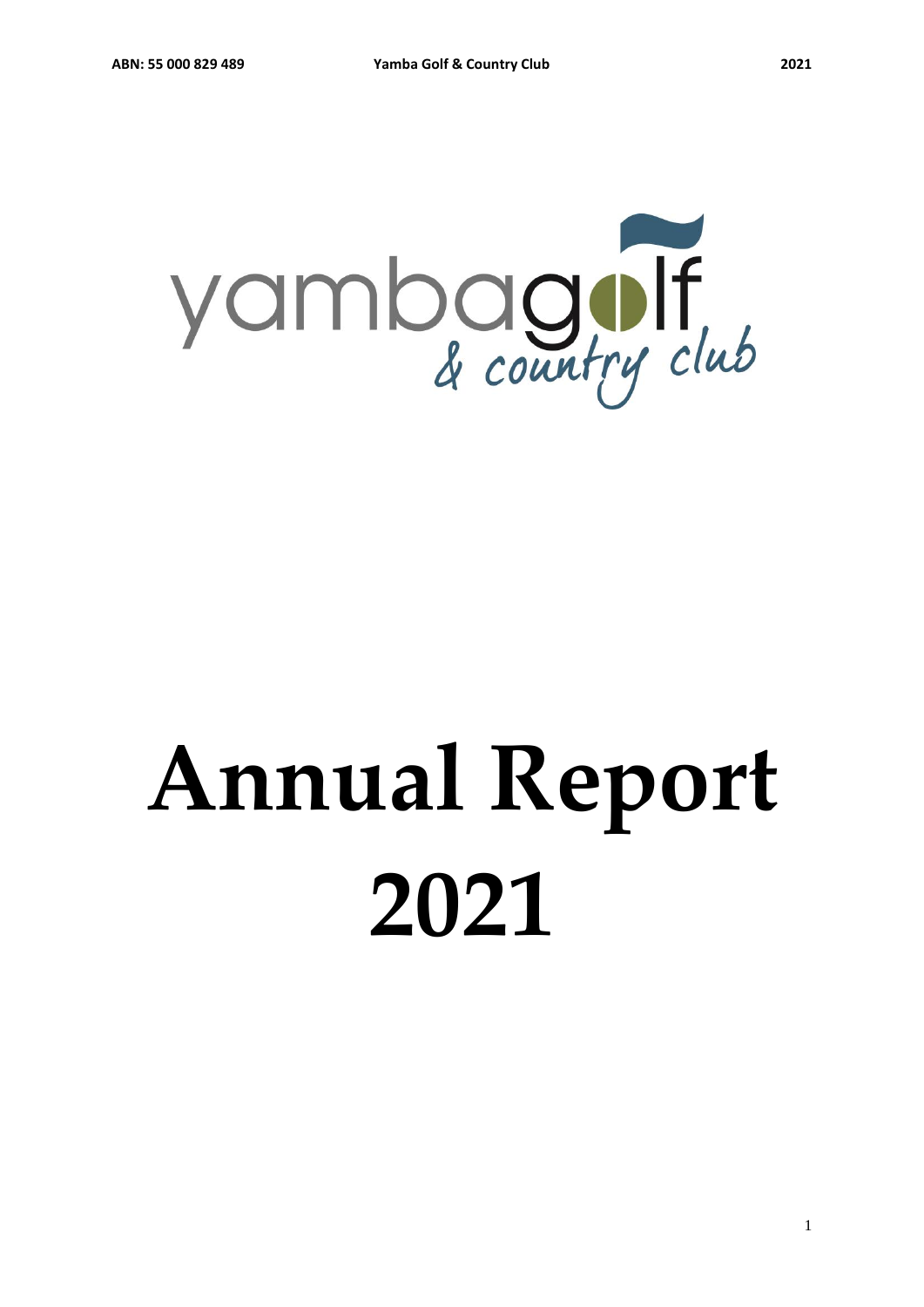## **NOTICE OF MEETING**

Notice is hereby given that the 51<sup>st</sup> Annual General Meeting of the Yamba Golf & Country Club Ltd will be held at the clubhouse, River St Yamba, at 9am on Sunday,  $31<sup>st</sup>$  of October 2021.

## **AGENDA**

- 1. Apologies.
- 2. To confirm the minutes of the  $50<sup>th</sup>$  Annual General Meeting held on the 25<sup>th</sup> October 2020.
- 3. To receive reports from the President, General Manager, Match and Greens Committees, financial statement of the Directors and the Auditors report for the financial year ending  $30<sup>th</sup>$  June 2021.
- 4. Correspondence received.
- 5. To receive the results of the election of The Board of Directors.
- 6. To elect the President for the ensuing year.
- 7. To elect the Captain for the ensuing year.
- 8. To elect Patrons for the ensuing year.
- 9. To consider the Ordinary Resolutions to be moved by the Board of Management.
- 10. To Consider the Special Resolutions to be moved by the Board & Management (if any).
- 11. To consider Special Resolution on Life Membership to be recommended by the Board of Management (if any).
- 12. To appoint an Auditor or Auditors in the event that there be a vacancy in the office of Auditor.
- 13. To determine the membership subscriptions for the 2022/23 year.
- 14. To receive recommendations from members for consideration by the incoming Board of Directors.

## **ORDINARY RESOLUTIONS**

- 1. That pursuant to the Registered Clubs Act the members hereby approve that the members of the club's Board of Management shall be entitled to receive the following benefits and advantages:
- a) Reasonable food and beverage for each member of the Board of Management at meetings of the Board and meetings of Committees of the Board;
- b) The reasonable cost and expense of, and incidental to, representing the club at functions held within the club and elsewhere, and undertaking such other duties as may be approved from time to time by the Board; and
- c) The reasonable cost and expense of, and incidental to, the professional development training and education of members of the Board, including (but not limited to): i) Attending meetings of organisations and associations of which the club is a member, or of which members of the Board are members; ii) Attending such conferences, seminars, lectures, trade displays, study tours, fact finding tours and other similar functions as the Board may from time to time determine to be appropriate.
- 2. The members hereby approve the Board of Directors to pay such premiums as may be necessary to insure Directors and Officers against liability arising from duties performed from time to time.
- 3. The members acknowledge that the benefits in paragraph (1) and in paragraph (2) above are not available to members generally, but only for those members who are Directors of the club.

#### **SPECIAL RESOLUTION ON LIFE MEMBERSHIP**

That the members hereby consider the following nomination for the position of Life Member of the Yamba Golf & Country Club Ltd: If any.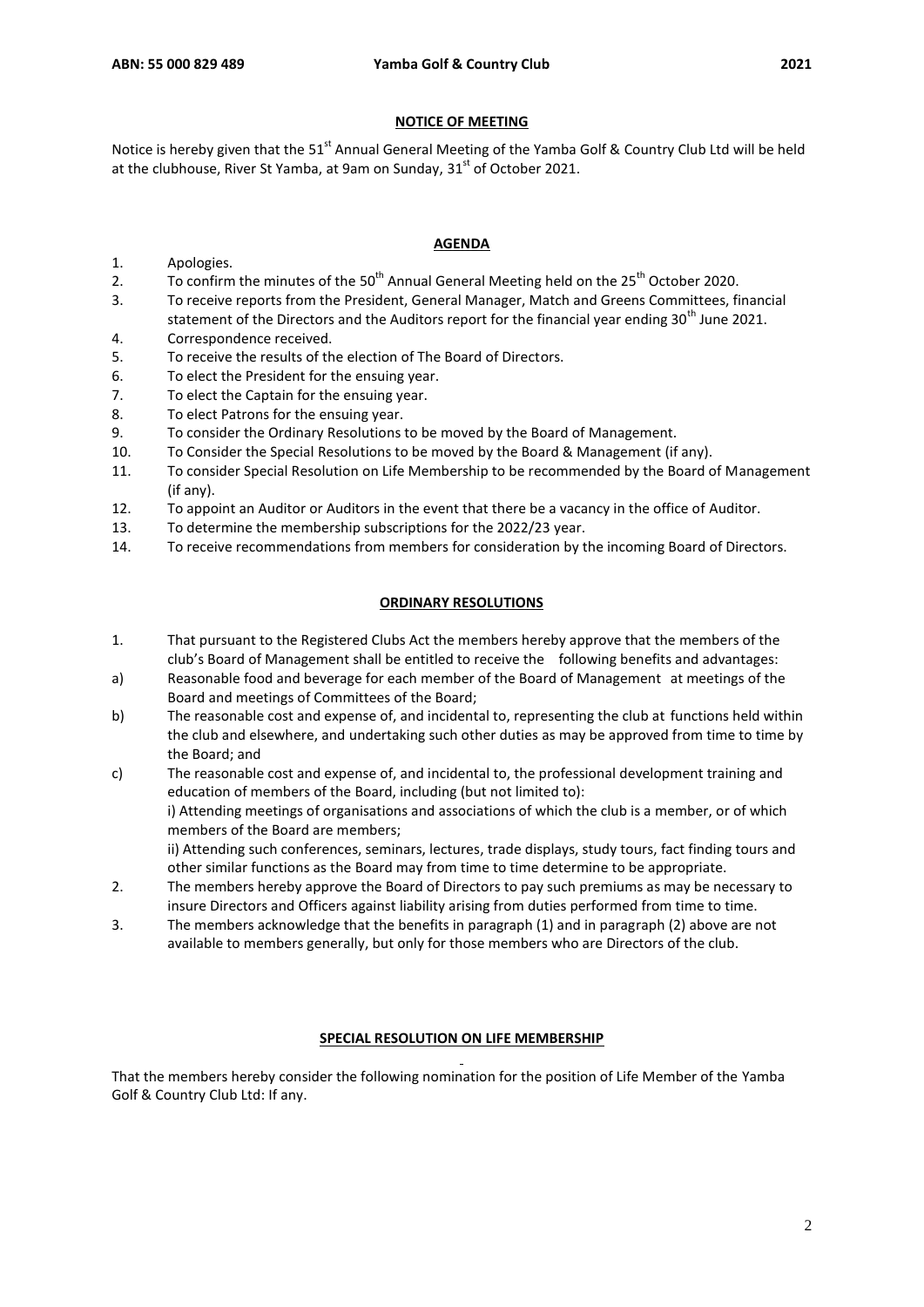# **PROCEDURAL MATTERS**

- 1. To be passed, each Ordinary Resolution must receive votes in its favour from a majority of eligible members who vote in person at the meeting.
- 2. To be passed, the Special Resolution on Life Membership requires votes from no less than two thirds of eligible members who vote in person at the meeting.
- 3. The Board of the Club recommends the Special Resolution on Life Membership to the members.
- 4. Proxy voting is prohibited by the Registered Clubs Act.
- 5. Under the Registered Clubs Act members who are employees of the club are not entitled to vote.
- 6. Admittance to the Annual General Meeting is STRICTLY by current membership card only.
- 7. Only Life Members and Full Playing Members are eligible to vote at the Annual General Meeting.
- 8. Members attending the Annual General Meeting who wish to ask questions relevant to the Financial Statements are asked to do so in writing, addressed to the General Manager, and received no later than Monday the 25<sup>th</sup> of October 2021.

# **NOTES TO MEMBERS:**

**Voting for Directors is held at the club at the times and dates listed below. Life, full golfing and social members (with the exception of staff members) are eligible to vote in Board elections.**

Dated: 07/10/2021

By the Direction of the Board

# **LUKE STEPHENSON GENERAL MANAGER**

| Sat 23rd October | 11am - 12noon<br>$3pm - 5pm$  |
|------------------|-------------------------------|
| Sun 24th October | 12noon - 2pm                  |
| Mon 25th October | $4pm$ - 6 $pm$                |
| Tue 26th October | $4pm$ - 6 $pm$                |
| Wed 27th October | $1pm - 3pm$                   |
| Thu 28th October | $1pm - 3pm$                   |
| Fri 29th October | $1pm - 3pm$<br>$4pm$ - 6 $pm$ |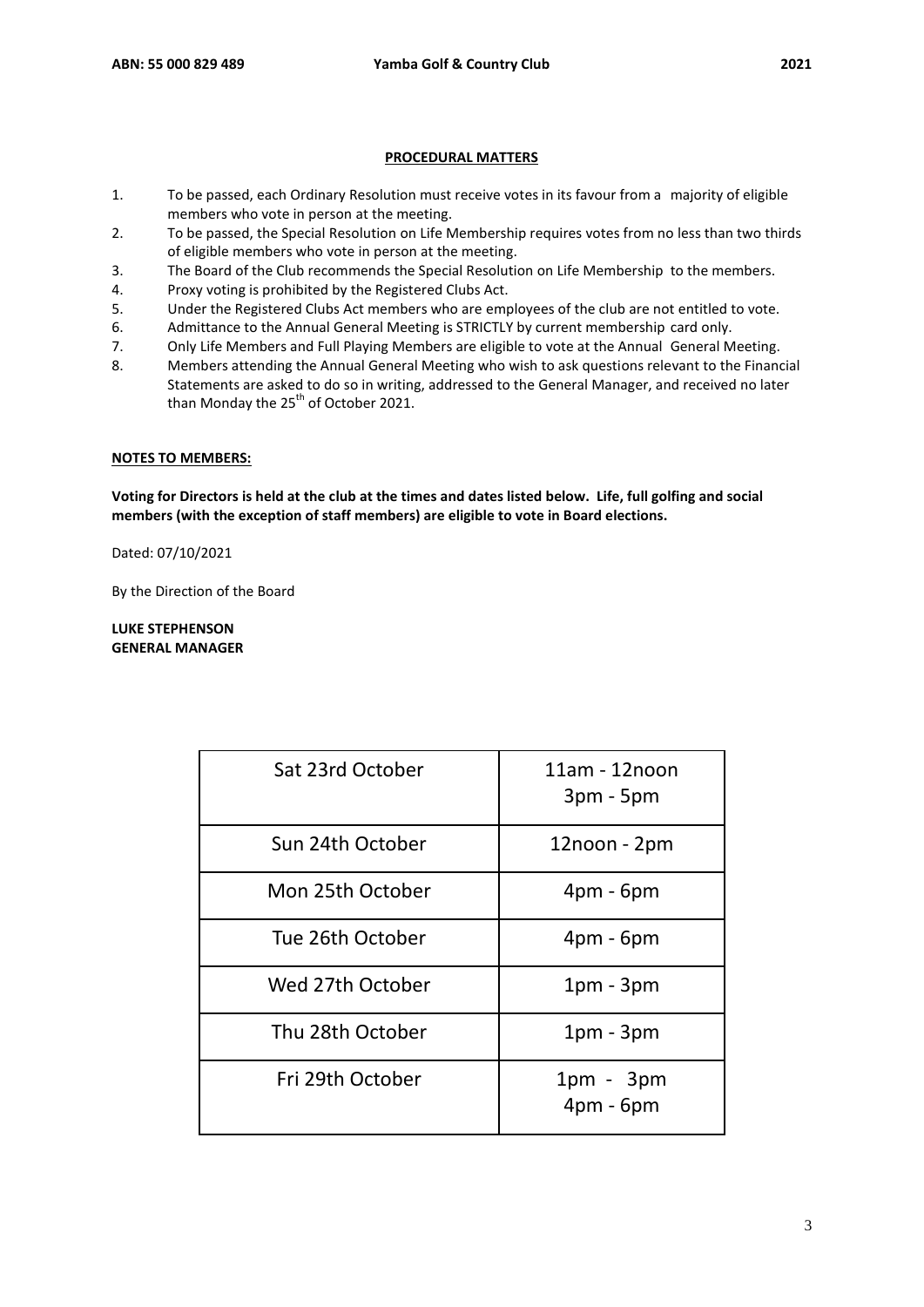# **PRESIDENTS REPORT**

Once again, this report is written after a very difficult year for the Board and Management of the Yamba Golf & Country Club. The Covid situation is not disappearing any time soon. It will be with us in the foreseeable future but the Board and Management will handle each challenge as it arises. This is what we have achieved to date in an ever changing environment.

The Department of Health has recommended we become a double vaccinated establishment as soon as possible which will assist the club's operation, and more importantly, keep it open.

On a more positive note, the club is in a very good financial position to move forward. Our five year machinery policy has rolled over into the second stage. All of our new mowers, work machinery, buses, and golf carts have been updated well within budget for another five years but we are still waiting for our two new fairway mowers which, when they arrive, will complete the roll over.

By the time you read this report, we will have started our \$250,000 upgrade of the irrigation system. The system will be computer operated, solar powered, and will complete irrigation to all areas of the course. This will be a huge move forward.

I would like to thank all of our great volunteers for their contributions to our club including: the concrete paths, gardens, general maintenance on course, and setting up the clubhouse for functions, to name a few. Thank you all for giving back to your club so generously.

Many thanks are due to all our staff members for their hard work to support the club in these difficult times.

To the Board and Management, a massive thanks for making decisions on the direction of the club. Some decisions were made years ago e.g. the five year machinery replacement program and the very big decision to clear the decks moving forward. We took a loss of \$500,000 but those past decisions have now placed us in a very good working position.

In the last two years there has been some great government support for the club which has enabled us to come out of shut downs in a sound position. Our thanks are extended for this.

I would like to welcome our new golfing professional, Jamie Corkhill and his family, to the club. Jamie will bring a new path forward for our golfing operations and the Board and Management will give him all the support necessary to help improve our club's great game.

My condolences to all of those who have lost loved ones through the year. Unfortunately we recently lost life member, Ken Wood. Ken was a great contributor to the club over many years as well as a fantastic member, and person to have associated with our club. My thoughts go out to Ken's family.

Finally, I would like to thank you, the members, for playing golf, supporting your club, and making it such a great meeting place. Please keep playing, supporting, and enjoying your club and course. We are so lucky to have it.

**TONY MORAN PRESIDENT**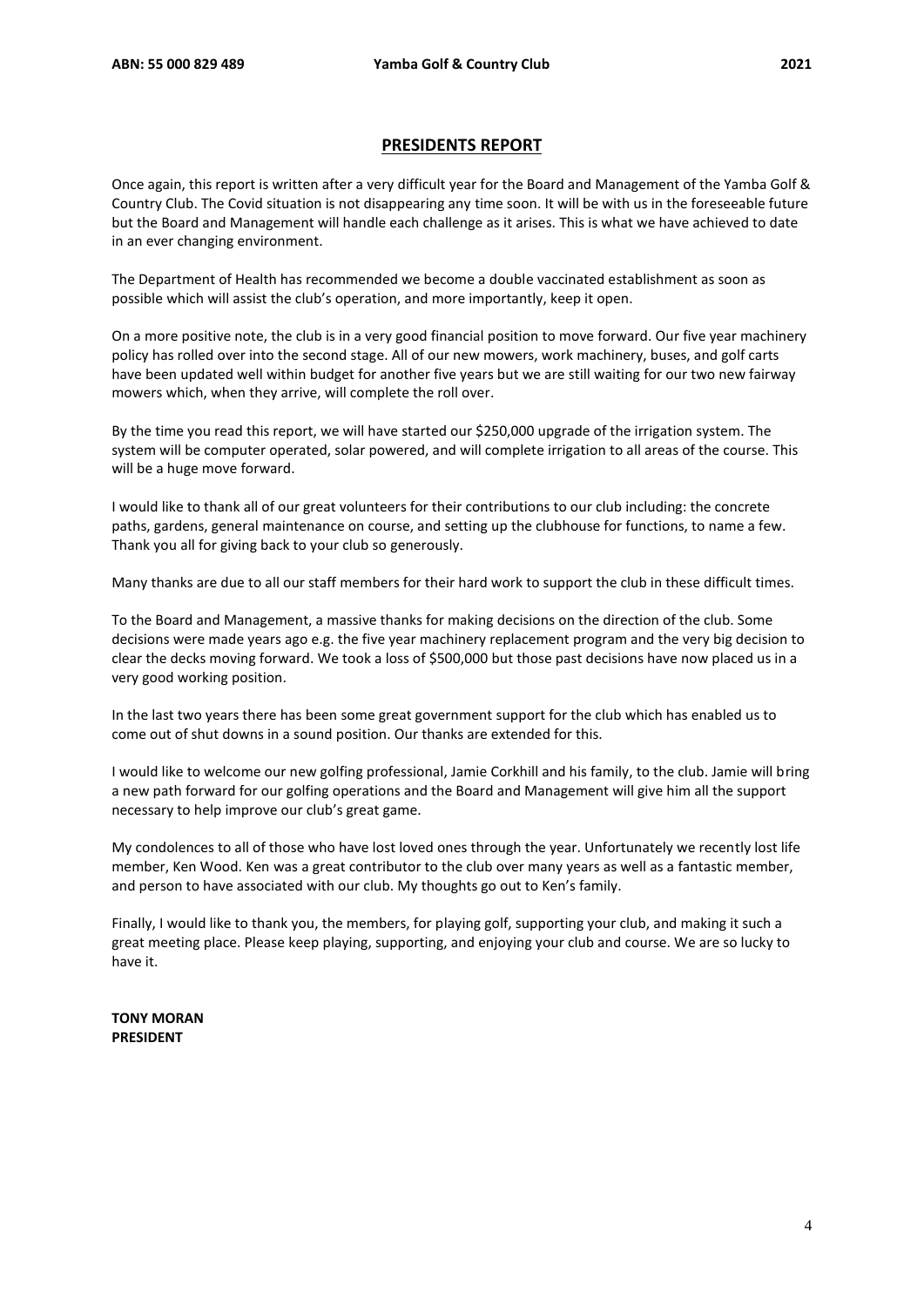#### **GENERAL MANAGER REPORT**

Experiencing our first full financial year living with the Covid-19 virus, despite all the challenges and associated difficult circumstances, I am pleased to report a successful result with an end of year profit of \$737,609. The hard work performed utilising strong strategies pre- Covid has stabilised our club and we are now learning to operate and exist alongside Covid, giving us every opportunity to move our club forward successfully. Maintaining due diligence and persistence will ensure the long term viability for our members, staff, our great course and club.

During the year we progressed into the second term of our equipment replacement strategy. Frustratingly, there were significant delays in the new equipment's arrival including the golf carts and course machinery. Several pieces of key equipment, including two new larger fairway mowers, are still to be delivered. The gaming area received a complete, new gaming system along with several new machines to give the area a much needed boost.

Amongst the many challenges of the year I was very happy to receive a call from club patron, Chris Gulaptis, informing us we had submitted a successful grant application which committed \$250,000 to upgrade and refurbish the course irrigation system. Planning and work has commenced and will continue through to February 2023.

Our volunteers' tremendous, continuous work contributes strongly to the success and progression of our club. I thank all who commit their time and efforts across all areas. The cart path proceeds to march along and recently passed the two kilometre milestone. This is an extremely big effort for those involved and I invite any members who wish to assist in any way, to call in and have a chat to us. We can always use extra help.

Financially it was a very good year for the balance sheet while recording a healthy EBITDA of 25.2%. During the year the overdraft facility with NAB was completely paid out by \$220,000. The \$250,000 Covid 50% government guaranteed loan was paid out and closed. The gaming system and buses have been purchased outright and the club house improvements commenced out of cash flow. This was all achieved while building a strong cash position to tackle any further shut downs or Covid challenges.

Sales have shown improvement, however, it is difficult to draw comparisons against last year with both years challenged by Covid business interruptions. Bar sales increased 13%, gaming increased 26%, golf increased 10%, but unfortunately catering was hit the hardest, down 18% due to functions essentially ceasing production for twelve months. I am sure catering will return strongly as the majority of our bookings have chosen to postpone to a less restricted time rather than cancelling all together.

I would like to thank John and Natasha Wright for their strong commitment to the club over eleven years. Thank you to Greg Syle for his consistent effort and dedication to establish our restaurant's food quality reputation. I wish John, Tash, and Greg all the best and success in their future endeavors.

I thank the staff every year, however, last year was extremely challenging. It is well documented across many industries the current challenges in attracting quality employees. Our staff battled through the year, many without opportunities to take well deserved annual leave or time off, and their sustained efforts, particularly the Christmas holiday period which in my opinion was the busiest to date for Yamba, highlights their commitment to servicing the club and its members and guests. Again, I thank you all.

Another challenging year is now behind us. President Tony and the Board of Directors have been up to every challenge, supportive of Management and decisive when setting direction through unchartered waters. It has been a pleasure working for you and I look forward to the coming year full of new challenges. To my wife Jodie and my boys, thanks again for your ongoing support.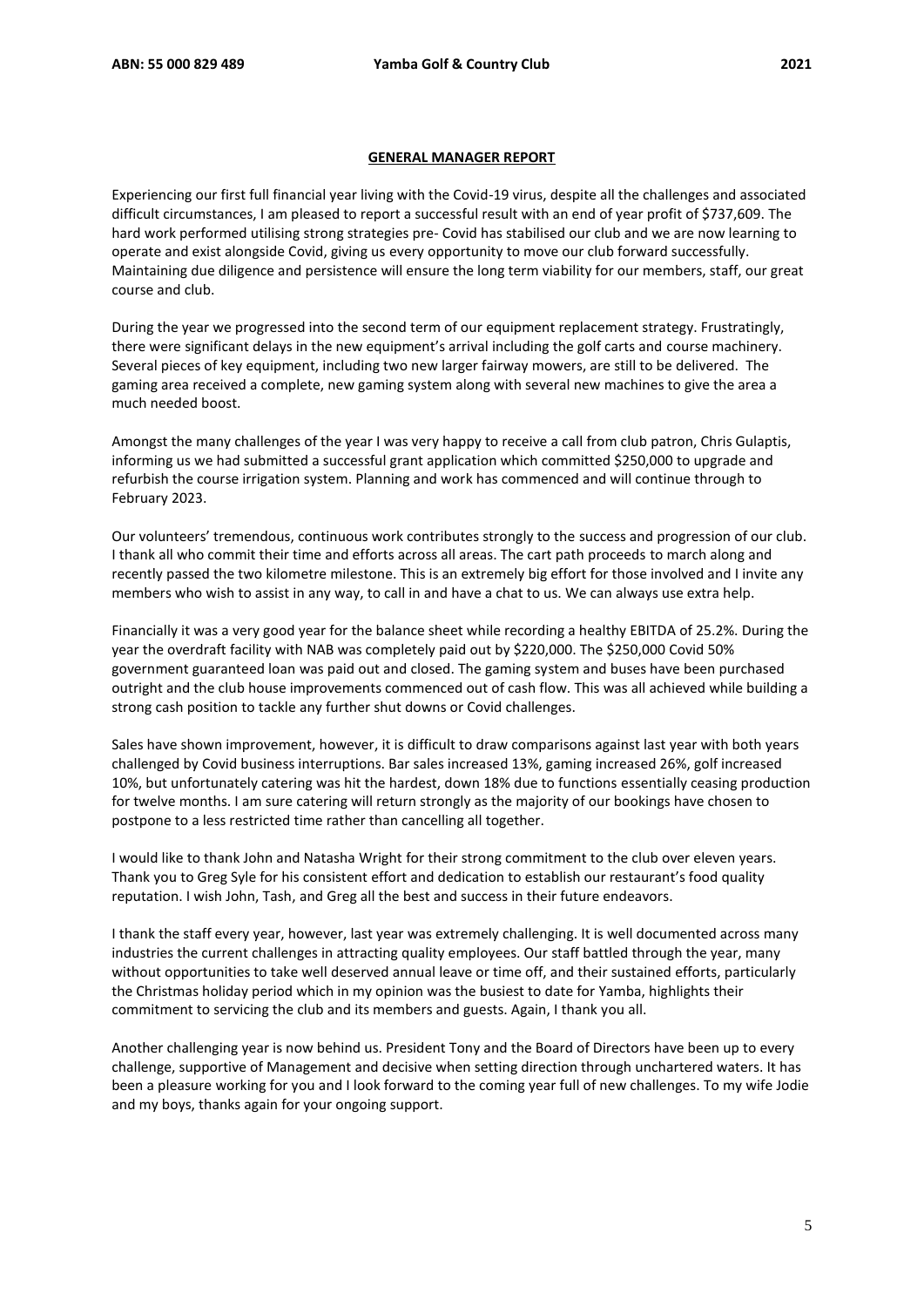Overall the club has performed extremely well. These continue to be tough times for all, especially when isolated from friends and family with restricted living circumstances enforced at very short notice for long periods. The members have been active in support of our club throughout, reassuring staff who are implementing Covid safety plans, and overall enjoying the club, the course, and each other's company. We have more very challenging times ahead and I look forward to your continued support and enjoyment of this great club.

**LUKE STEPHENSON GENERAL MANAGER**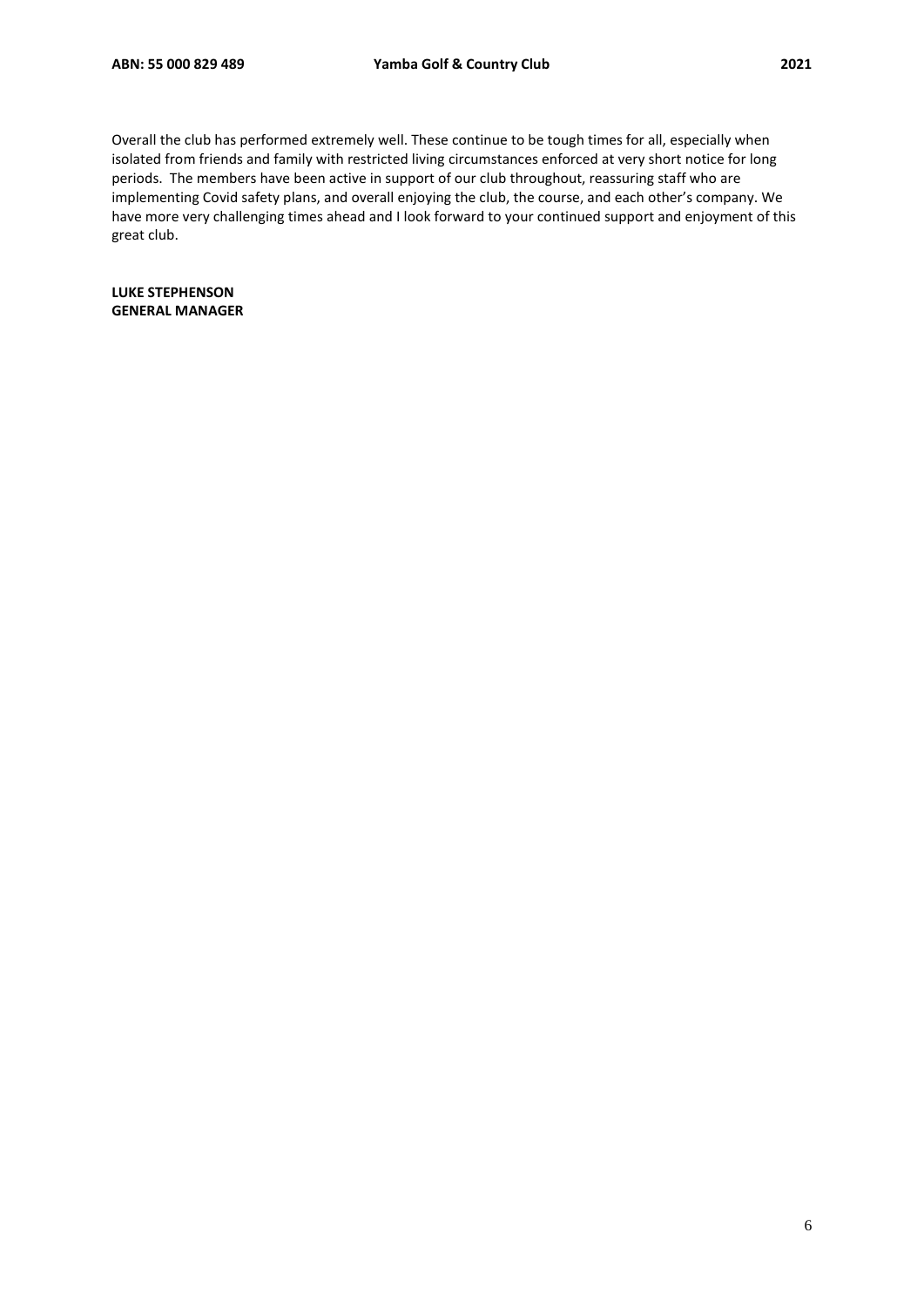#### **GREENS REPORT**

This last year has certainly been an interesting test for the staff and members of the Yamba Golf Club. Covid restrictions brought great uncertainty - not knowing exactly what would happen next has been stressful and concerning for all – but now we look forward to this new change. Increased vaccinations influencing the government to ease Covid restrictions will hopefully create a bit more "normality" so we can enjoy the long, hot summer days of golf ahead as we use to.

The green staff have been very busy conducting work on the course at a steady rate continuing with regular preparation for competition and social golfing, and assisting the volunteers with cement preparation and installation on cart paths when required. Repairs to the irrigation system are always ongoing however, with the available \$250 000 grant from NSW Government, we have a very rare opportunity to complete our irrigation system on the 14th, 16th, 17th, and southern half of the 18th fairways to a fully automated watering system at night.

There are many other areas this money will also be utilised. For example, A Grundfos variable speed drive pump has already been installed to replace the very old pump that maintained water pressure on the hydraulic sprinkler line. A new Toro Lynx computer control system is on order which will provide great improvement in how our most important resource, water, is applied to the turf surfaces. There are valves, sprinklers and suspect pipelines that will also be replaced as time allows, and it is important to understand that the entirety of this extensive work will be carried out by the very few green staff and volunteers we currently have. If you are interested in helping, please do so.

In March the Clarence River flooded and even though the river doesn't break over the banks at Yamba, the river height does keep the flood gates closed preventing water flow off the course proper. Prior to the flood, multiple weather fronts kept increasing the water aquifers until the water table was actually above the ground's surface resulting in excessive running water across the 4th fairway and ducks swimming in both the fairway and bunkers at the 4th.

The larger portion of machinery replacement occurred in June, which was timely as the smaller work utilities were struggling to be effective, but the fairway mower replacements and large rough mower are still on back order.

The continuous work on cart paths is quite amazing! The volunteers are always present, either preparing or cementing, and now they are helping with the irrigation installation too, not to mention the garden maintenance, branch, limb, and rubbish removal.

Thanks once again to all the volunteers and green staff who do a great job thoughtfully and consistently.

**MARK RYAN COURSE SUPERINTENDENT**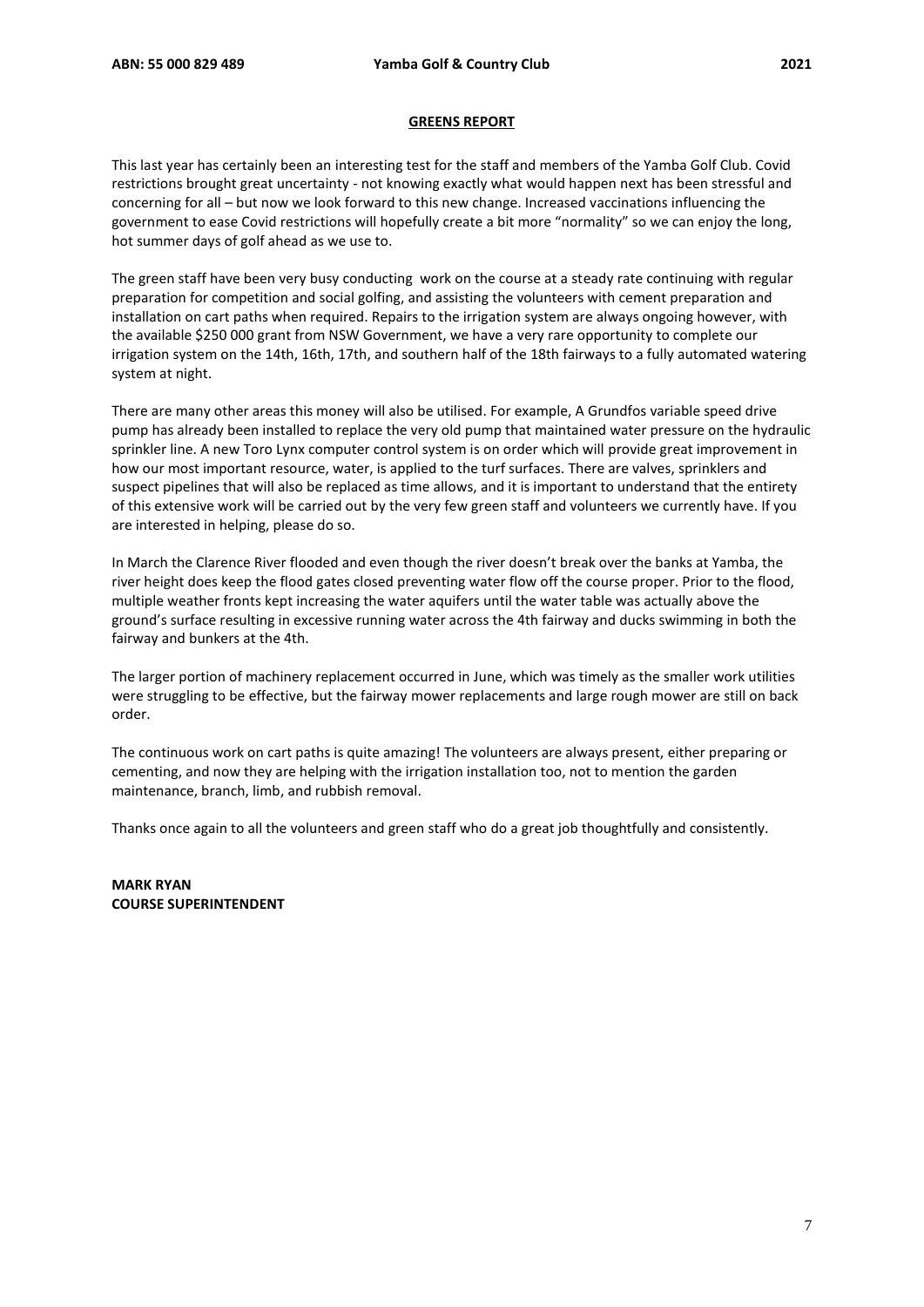#### **MATCH REPORT**

Another difficult year so far for our world with golf, one of the few sports allowed to continue, being a small positive among the many negatives, and bringing many new players to our great game. With numbers increasing like they are, the game and club will continue to grow in years to come.

We also endured the very sad departure of John and Tash from the Pro shop. They supported us for almost 11 years and in that time encouraged so many new members to join our club. John is the epitome of fostering golf, with his clinics and Track Man technology, he gives his all to help others improve their game. Although we'll miss their smiling faces they've left us with some great staff: Leigh, Irvine, and Reilly. Thanks for keeping golf going during these trying times.

On the other hand we're very excited to welcome our new Pro, Jamie Corkill, and his family to the club. They will have big shoes to fill, but I'm sure they will fall in love with our town and community like everyone does.

Golf Australia has stated that for the second consecutive year golf is up in numbers, this time a massive 25% on last year, which is fantastic for our industry. The biggest contributor is the larger numbers of younger people discovering golf and enjoying their isolation time on the course.

Fields for Ladies, Mens, Vets, and Seniors are all seeing large numbers and with not many visitors playing our course it displays our members' loyalty and we thank them for that.

Unfortunately we've witnessed the cancellation of many events like: the Ladies October Tournament, Ladies Pro-am, Vet's Week of Golf, and our Junior Open. We've also faced the constant postponement of our Pro-am, which has now been moved to the 18th and 19th of December 2021. We look forward to next year when all these events are overflowing with golfers keen to return to our beautiful course.

We congratulate the worthy winners of our Ladies Championships: Darrie Nightingale again winning the Ladies A Grade from Susan Scott, Glen Czarnota was the winner from Di Sigle in B Grade, and Ann Schuhmacher was victorious over Meg Kulmar in C Grade. This year's 9 Hole Championships, which continues to grow greatly, was won by Sonya McLennan.

Sue Wilson and Jo Simmons won the 4BBB Match Play Championships, and Ann groom and Val Pate won the Foursomes Championships from Robyn Brockwell and Nadene Carroll.

In the Men's Championships: Richie Carter won convincingly from Jolon Homewood, Andre Rizk won the A Grade net from Craig Penman, Darryl Hagarty beat Tommy James for the title in B Grade, and Jeff Boylan triumphed Nick Allan (both fairly new to the game) in C grade.

The Match Play Champion was Peter Brennan who defeated Luke Woldseth on the 19th hole in the final, and in the 2BBB Match Play Championships a fantastic rivalry unfolded, with Greg Laforest and Andy King defeating Phil McDougal and Neil Drummond in the final.

The Men's Foursomes Championships was won by Col Lindsay and Barry Fisher from Geoff Flett and Rick Addinsall, for the second consecutive year.

I must give a lot of thanks to our Superintendent, Mark Ryan, and his team for making our course the best in the Clarence and beyond. A special thanks to Clayton Hope who, despite the club's closure and being included in the stood down staff, was on course mowing and raking when he wasn't in any way obliged to do so.

Firstly, a huge thanks to David Miles, for whom I can contact any hour of the day with problems and more times than not he finds a solution. Thanks to Dorothy also for allowing us access to this fine man.

To Graham Niland, who is at his post week-in-week-out helping with the smooth operation of Golf at our club. Graham always puts the club first and that's why we admire him so much. Thanks Rowdy.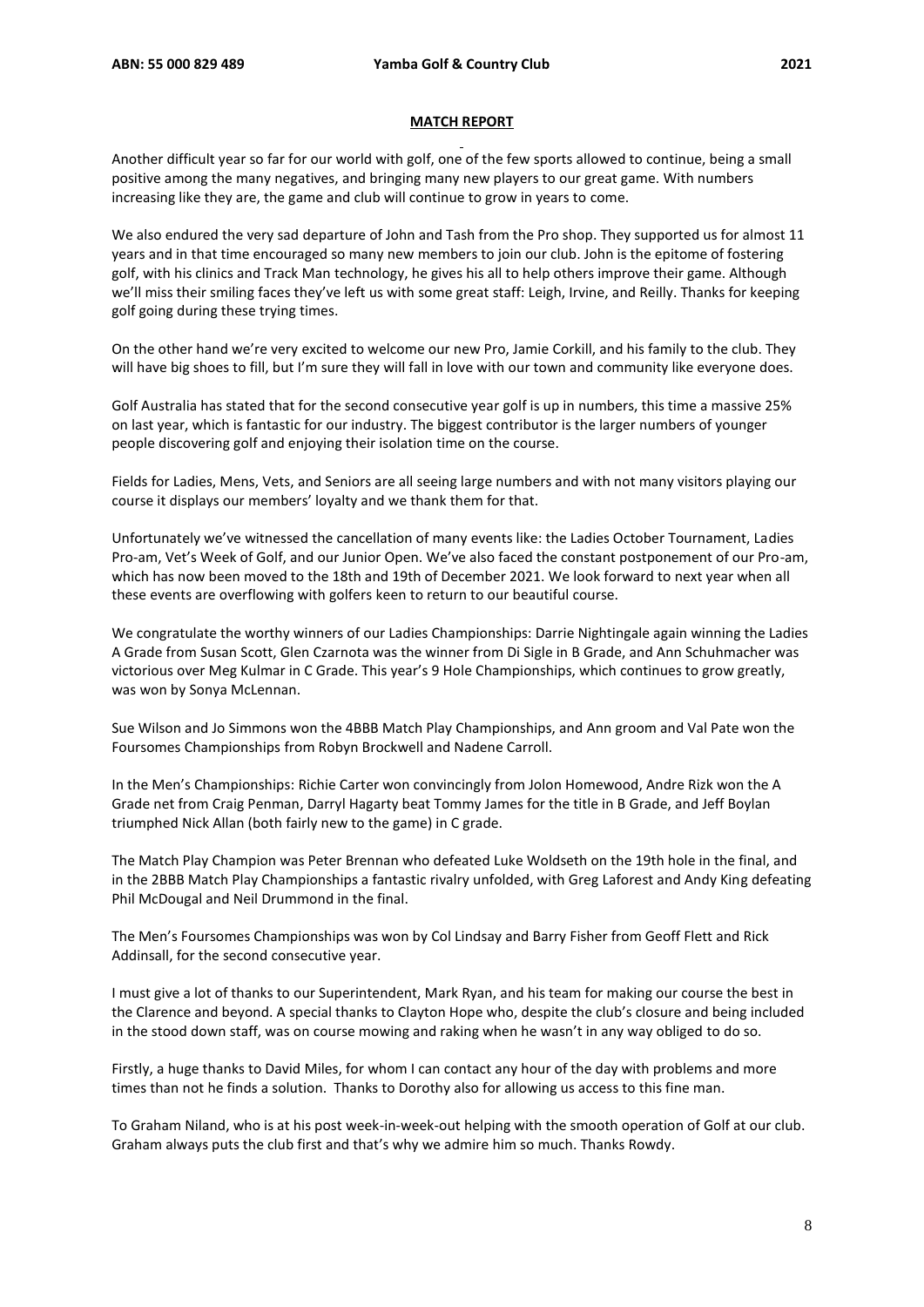To the Ladies committee for all your efforts, you've done a fantastic job in especially difficult times, as evident with the sheer increase in numbers to our game.

Many thanks to Greg Starr, Mike Grills, Ken Hall, and Teddy Tuchin for running Veterans golf, and thanks to all the Vets for their generous donations around the club.

To Harold Roberts, Maiva Burnham, and the Seniors committee for running your competitions so smoothly and thanks to the seniors for their patronage of the club.

To the social clubs: the Tramps, the Oyster Cove group, the DRC, the Skins group, and the Friday Angourie Chook runners. All your patronage continues to support the club that supports you.

A big thanks to Cate and her fantastic bar staff who give us such a good name in the industry. Their professionalism makes everyone feel welcome and proud to be a part of this club.

To the kitchen staff for all of their hard work in continually producing great meals we can all enjoy with limited numbers to conduct the work load, an outstanding effort.

To Khara, Brendon and Eryn in the office for helping with all your behind the scenes work and assistance with all things golf. You make us look good and that isn't an easy job.

To President Tony and the Board for continuously guiding us in the right direction and ensuring the club's future for many years to come.

A massive thanks to Luke for leading us through, what I would say, has been the most trying time in Yamba Golf Club history.

Last but far from least, an enormous thanks to the members of the Yamba Golf and Country Club. It is because of your positivity and support that we, the staff, are happy to continue working at such a fine club we can proudly call ours.

I am proud to represent you all as the Golf Operations Manager, and again, I thank you for allowing me to continue my work in this role

**CHRIS DURRINGTON GOLF OPERATIONS MANAGER**